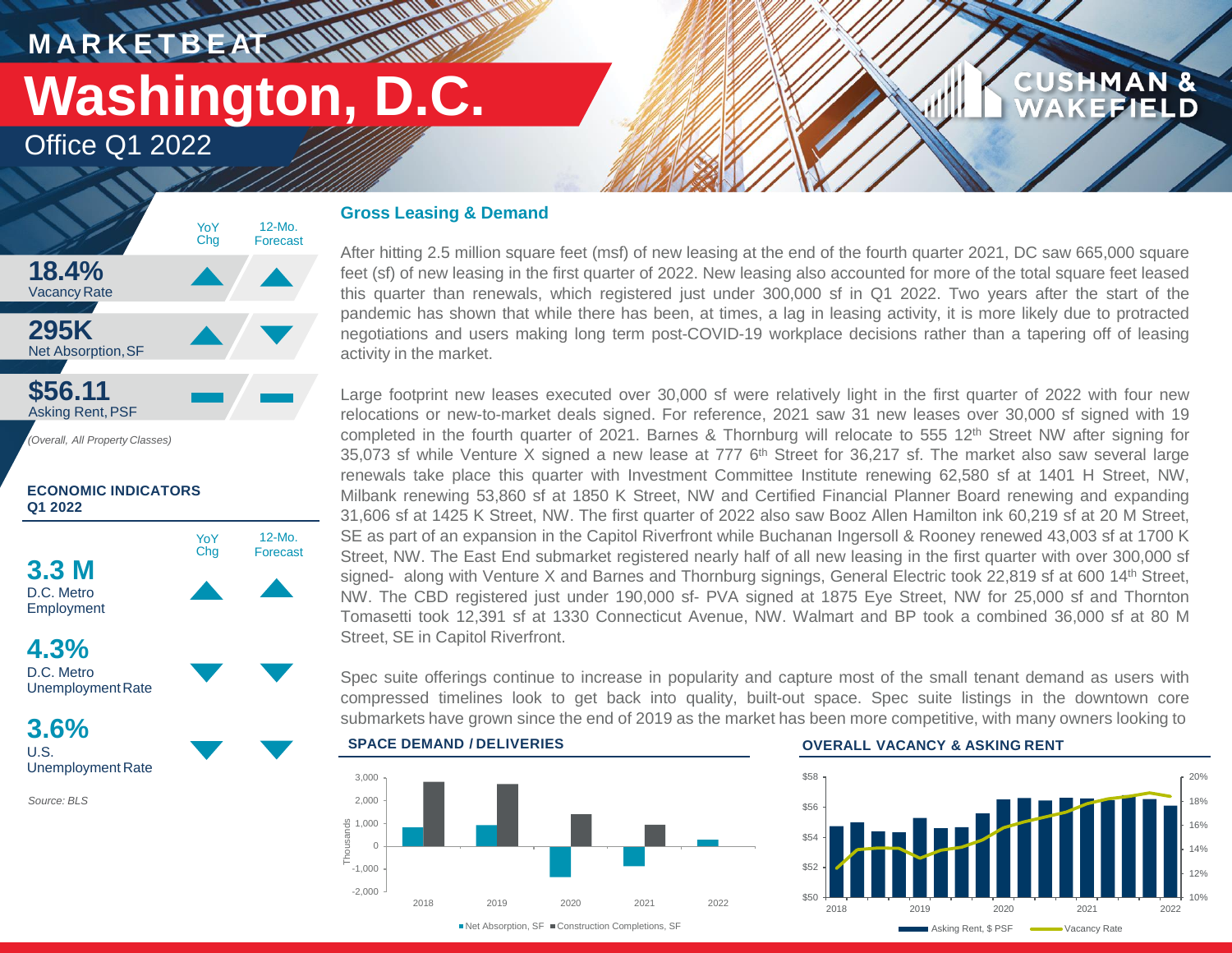**M A R K E T B E AT**

### Office Q1 2022 Washington, D.C.

set their spaces apart of way of amenities, size, tenant experience and price in order to break up large blocks and tackle more readily available smaller user demand.

**THE AN AN ANTIQUAL** 

### **VACANT SPACE BY CLASS**



**CUSHMAN &** 

FFIELD



### **SUBMARKET ASKING RENT**



### **Market Segments**

After nearly two years of negative absorption, DC registered positive absorption for the second quarter in a row in the first quarter of 2022 with 295,000 sf of positive absorption. This was driven by the CBD and East End submarkets registering a combined 360,000 sf of positive absorption. East End saw large tenant move-in's which included PwC at 655 New York Avenue, NW along with sub 20,000 sf users such as Department of Justice expanding, Environmental Working Group, LG Electric and Fincantieri Marine Group taking space. CBD saw Wiley Rein take 166,250 sf at 2050 M Street, NW and Trammel Crow move into 10,000 sf at 888 16<sup>th</sup> Street, NW. Class A product drove the absorption registering 250,000 sf of positive absorption.

### **Development Pipeline & Outlook**

The first quarter of 2022 did not see any deliveries but there is currently 1.6 msf of space under construction in the District- 2100 Pennsylvania Avenue, NW and the Wharf's second phase, consisting of 670 & 680 Maine Avenue, SW and 610 Water Street, SW, along with City Ridge, are still slated to come online in 2022. All these buildings have been pre-leased in previous quarters- most recently 3900 Wisconsin Avenue, NW (Building D) saw Industrious and Cava ink deals for a combined 60,000 sf while PhRMA took 76,000 sf at 670 Maine Avenue, SW in Q4 2021. In 2023, 20 Massachusetts Avenue's top stack Trophy renovation is scheduled to deliver followed by Skanska's 1700 M Street, NW in 2024 where Gibson Dunn has signed for 164,000 sf. There are several proposed speculative projects in the wings totaling 3.5 msf- 1251 Yards Parcel F, SE and 25 M Street, SE in the Capitol Riverfront along with 900 New York Avenue, NW and 1001 6<sup>th</sup> Street, NW in the East End. Douglas Development is looking to kick off the SEC's 1.2 msf build to suit at 60 New York Avenue, NE while 200 F Street, NW at Capitol Crossing is also in the works in Capitol Hill/NoMa.

DC continues to hold a significant stock of empty, older buildings and a number of those buildings are under consideration for conversion to residential. Currently under conversion is Lincoln Property Company's 222-unit apartment building at 1313 L Street, NW. Lincoln Property also has proposed 264 units at 1125 15<sup>th</sup> Street, NW with ground break scheduled for late 2022 while Foulger Pratt is gearing up to start the conversion at 1425 New York Avenue, NW into a 255-unit apartment mid 2022. With the DC government looking for new ideas on how to incentivize these conversions older stock and empty buildings- like 950 3<sup>rd</sup> Street NW, 600 E Street NW, 2029 K Street NW, 2121 Virginia Avenue NW, 300 K Street NW, etc- could be given new life and drive down vacancies in the coming years as well.

#### **SUBMARKET COMPARISON**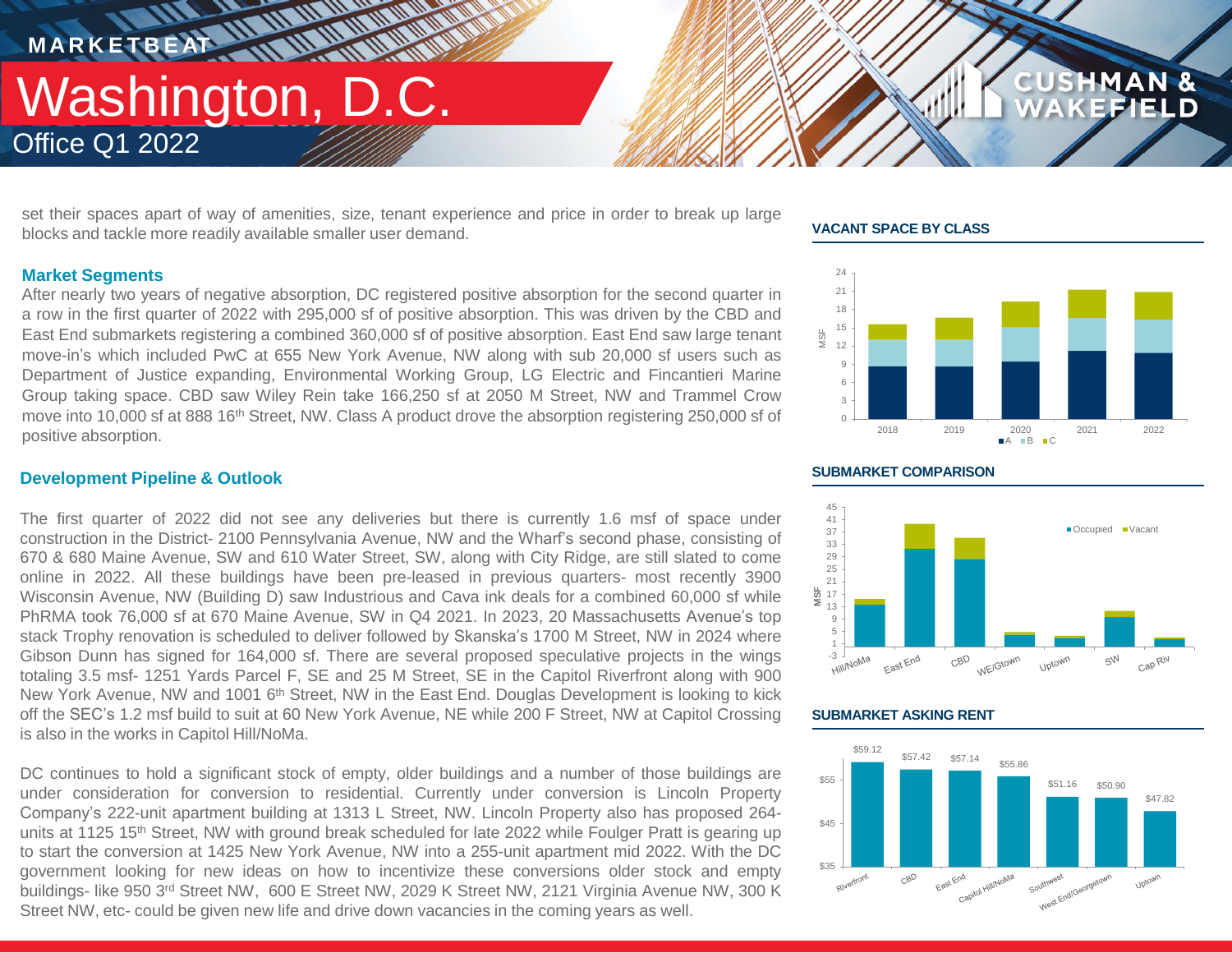## Office Q1 2022 Washington, D.C. **MARKETBEAT ALAMAN**

**WALLER** 

### **CUSHMAN &<br>WAKEFIELD**

### **MARKET STATISTICS**

| <b>SUBMARKET</b>          | <b>INVENTORY</b><br>(SF) | <b>SUBLET VACANT</b><br>(SF) | <b>DIRECT VACANT</b><br>(SF) | <b>OVERALL</b><br><b>VACANCY RATE</b> | <b>CURRENT QTR</b><br><b>OVERALL NET</b><br><b>ABSORPTION</b> | <b>YTD OVERALL</b><br><b>ABSORPTION (SF)</b> | <b>YTD LEASING</b><br><b>ACTIVITY (SF)</b> | <b>UNDER CNSTR</b><br>(SF) | <b>OVERALL AVG</b><br><b>ASKING RENT</b><br>(ALL CLASSES)* | <b>OVERALL AVG</b><br><b>ASKING RENT</b><br>(CLASS A)* |
|---------------------------|--------------------------|------------------------------|------------------------------|---------------------------------------|---------------------------------------------------------------|----------------------------------------------|--------------------------------------------|----------------------------|------------------------------------------------------------|--------------------------------------------------------|
| Capitol Hill/NoMa         | 15,509,307               | 12,232                       | 1,885,250                    | 12.2%                                 | $-5,885$                                                      | $-5,885$                                     | 32,696                                     |                            | \$55.86                                                    | \$61.57                                                |
| East End                  | 39,656,957               | 277,452                      | 7,706,941                    | 20.1%                                 | 193,835                                                       | 193,835                                      | 312,268                                    |                            | \$57.14                                                    | \$63.74                                                |
| <b>CBD</b>                | 35,208,186               | 235,353                      | 6,643,596                    | 19.5%                                 | 167,866                                                       | 167,866                                      | 187,153                                    | 781,987                    | \$57.42                                                    | \$68.16                                                |
| West End/Georgetown       | 4,837,555                | 43,228                       | 808,203                      | 17.6%                                 | $-5,231$                                                      | $-5,231$                                     | 22,369                                     |                            | \$50.90                                                    | \$58.14                                                |
| Uptown                    | 3,667,899                | 17,140                       | 684,671                      | 19.1%                                 | $-37,018$                                                     | $-37,018$                                    | 14,426                                     | 174,000                    | \$47.82                                                    | \$50.13                                                |
| Southwest                 | 11,644,799               | 10,586                       | 1,989,731                    | 17.2%                                 | $-332$                                                        | $-332$                                       |                                            | 639,703                    | \$51.16                                                    | \$52.92                                                |
| <b>Capitol Riverfront</b> | 3,099,932                | 20,126                       | 553,622                      | 18.5%                                 | $-17.901$                                                     | $-17,901$                                    | 96,311                                     |                            | \$59.12                                                    | \$59.12                                                |
| <b>DOWNTOWN TOTALS</b>    | 113.624.635              | 616.118                      | 20.272.014                   | 18.4%                                 | 295,334                                                       | 295,334                                      | 665,223                                    | 1,595,690                  | \$56.11                                                    | \$62.83                                                |

*\*Rental rates reflect full service asking*

### **KEY LEASE TRANSACTIONS Q1 2022**

| <b>PROPERTY</b>                | <b>SUBMARKET</b>          | <b>TENANT</b>                  | <b>RSF</b> | <b>TYPE</b>         |
|--------------------------------|---------------------------|--------------------------------|------------|---------------------|
| 1401 H Street NW               | East End                  | Investment Committee Institute | 62,580     | Renewal*            |
| 20 M Street SE                 | <b>Capitol Riverfront</b> | Booz Allen Hamilton            | 60,219     | Expansion, Renewal* |
| 1850 K Street NW               | <b>CBD</b>                | Milbank LLP                    | 53,860     | Renewal*            |
| 1700 K Street NW               | <b>CBD</b>                | Buchanan Ingersoll & Rooney PC | 43,003     | Renewal*            |
| 777 6 <sup>th</sup> Street NW  | East End                  | Venture X                      | 36,217     | New Lease           |
| 555 12 <sup>th</sup> Street NW | East End                  | Barnes and Thornburg           | 35,073     | New Lease           |

*\*Renewals not included in leasing statistics*

### **KEY SALES TRANSACTIONS Q1 2022**

| <b>PROPERTY</b>          | <b>SUBMARKET</b> | <b>SELLER / BUYER</b>       |         | <b>PRICE / \$ PSF</b>    |
|--------------------------|------------------|-----------------------------|---------|--------------------------|
| 601 D Street NW          | East End         | Tishman Speyer / Nuveen     | 513.652 | \$375,431,522 / \$730.91 |
| 2121 Wisconsin Avenue NW | Uptown           | JBG Companies / Marx Realty | 110,000 | \$27,700,000 / \$251.82  |

### **KEY UNDER CONSTRUCTION Q1 2022**

| <b>PROPERTY</b>             | <b>SUBMARKET</b> | <b>MAJOR TENANT</b> |         | <b>OWNER / DEVELOPER</b> |  |
|-----------------------------|------------------|---------------------|---------|--------------------------|--|
| 2100 Pennsylvania Avenue NW | CBD              | WilmerHale          | 480,000 | <b>Boston Properties</b> |  |
| 1700 M Street NW            | CBD              | Gibson Dunn         | 299,987 | Skanska                  |  |
| 680 Maine Avenue SW         | Southwest        | Williams & Connolly | 293,953 | Madison Marquette        |  |